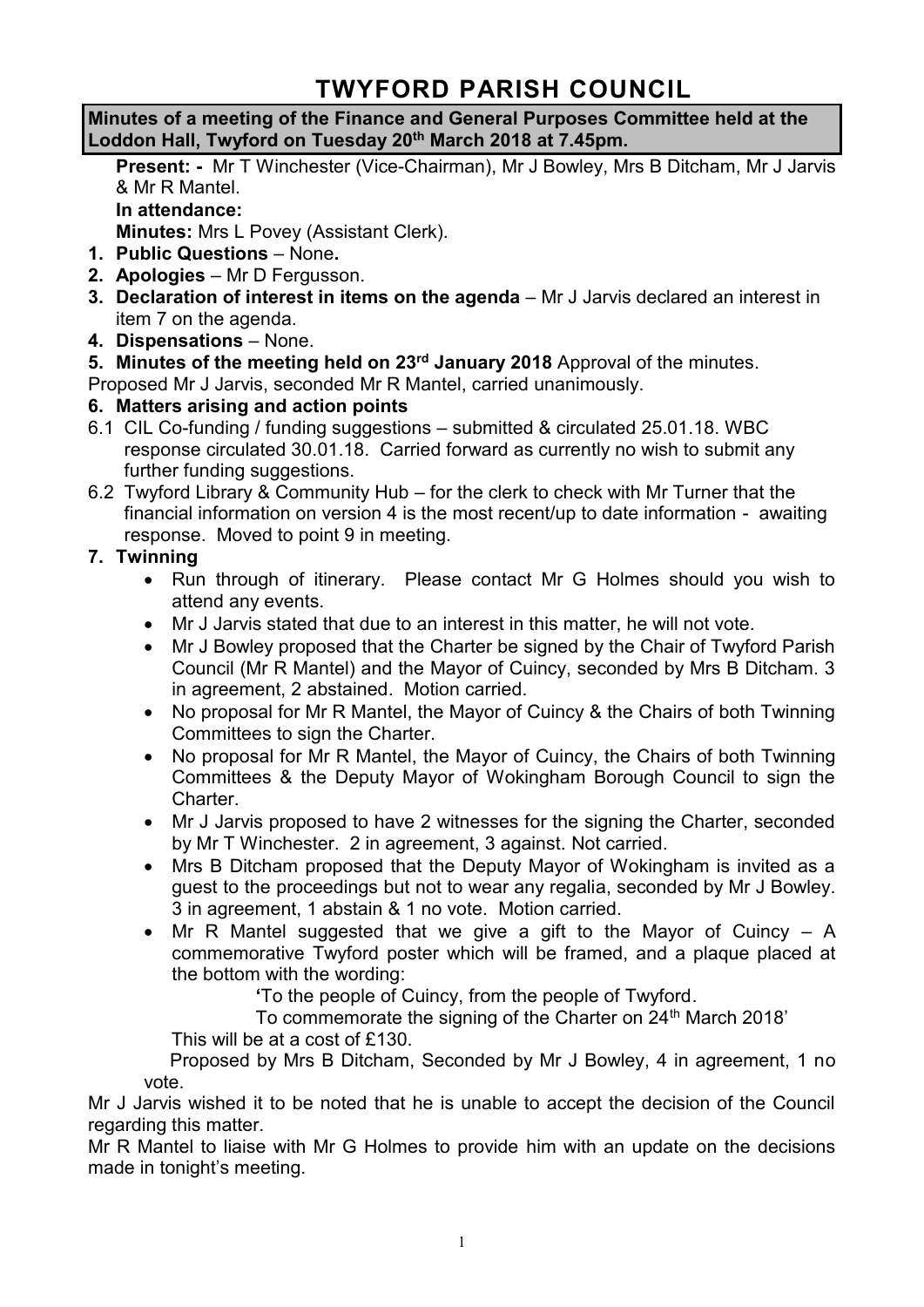## **8. Clerk's Report**

- Bank balances as at the end of January 2018. Current account £40,201.86, deposit account £76,534.67, income bonds £37,000, national savings account £2,281.63 and Twycombe Lodge tenants deposit account £3,008.33. Noted.
- VAT return for January 2018 £9,121.94. Noted.
- Bank balances as at the end of February 2018. Current account £31,930.39, deposit account £76,541.07, income bonds £37,000, national savings account £2,281.63 and Twycombe Lodge tenants deposit account £3,008.59. Noted.
- VAT return for February 2018 Carried forward.
- Receipt of BT dividend £50.44. Noted.
- Henderson investment statement to 31.12.17. Noted.
- NS&I changes to terms and conditions. Noted.
- LGPS contribution table for 2018/19. Noted.
- Cheque signatories Carried forward.
- Computer support Carried forward.
- Councillor name badges ordered in preparation of APM. Noted.
- Clerk / Assistant Clerk laptop bags purchased at a total cost of £78.98. Noted.
- To appoint Internal Auditor for 2018 audit. Mr J Bowley proposed using Mr David Weller for the Internal Audit for the stated cost of £50 plus mileage at the approved rate. Seconded by Mrs B Ditcham. Carried unanimously.
- Preparing for Data Protection Regulations action plan circulated & to appoint a DPO (information circulated 13.03.18). Noted but Clerk asked to make enquiries with WBC with regards to appointing a DPO.
- Risk Assessments No report.
- **9. Twyford Library and Community Hub** Mr R Mantel informed the committee that Chief Executive Manjeet Gill will write a report regarding the position of the Library. Mr Mantel informed Manjeet Gill that TPC's participation can only be provided if we have the figures of the cost of works. It was also noted that expenditure/running costs had been previously provided by Mr J Jarvis (approx. Oct 2017). The site for the relocation remains The Old Boys School building. Await report.
- **10.CPRW – to consider funding and consider advice / information from NALC** (recirculated 14.03.18) – Mr R Mantel proposed that the Clerk submits the standard grant form. Agreed unanimously.
- Mr J Jarvis left the meeting at 8.54pm.
- **11. To review / update standing orders** Carried forward.
- **12. Social media**  awaiting website updating first. Noted.

### **13. Review of Policies (listed in date order)**

To highlight the need for a snow / ice / grit policy – Agreed unanimously for the Clerk to write a No Grit Policy.

Code of conduct – circulated 25.01.18 – Mrs B Ditcham proposed that Twyford Parish Council use the revised version of the Code of Conduct from WBC. Seconded by

Mr J Bowley, agreed unanimously. [Policies to be reviewed in future meetings:

Document Management Procedures adopted 25.09.12 Code of Conduct adopted 25.09.12 Bullying and Harassment policy 23.10.12 Dignity at Work/Bullying and Harassment Policy adopted 23.10.12 Disciplinary Procedure adopted 27.11.12 Pension Fund Policy adopted 26.03.13 Equal Opportunities Policy adopted 26.03.13 Complaints Procedure -adopted 26.03.13 Standing Orders adopted 23.04.13 Health and Safety Policy adopted 24.09.13 CCTV policy adopted 22.10.13 Investment Policy adopted 26.11.13 Risk Management Policy adopted 22.04.14 Publishing Policy 24.03.15 Social Media Policy 24.03.15]

The Committee agreed that the next policy to be reviewed will be 'Document Management Procedures'.